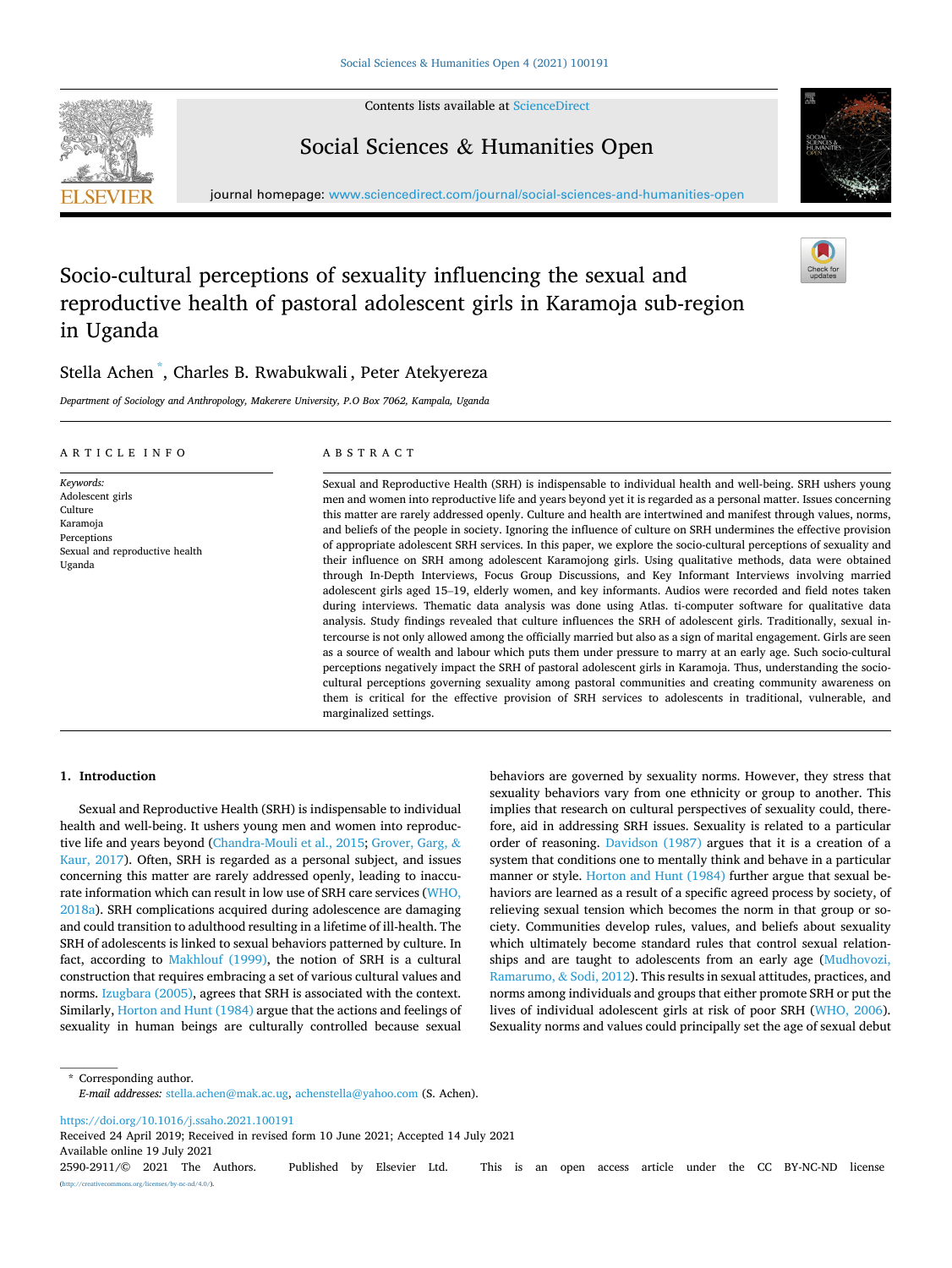among adolescents (Blum & [Mmari, 2005](#page-5-0)) for norms of behavior, sexual values and practices are imparted during initial reproductive years ([WHO, 2006](#page-6-0)). The pressure to conform usually drives adolescents to participate in norms that are harmful to SRH ([Santa Maria et al., 2018](#page-6-0)). Consequently, the disparities observed in the SRH of adolescent girls may well be attributed to the socio-cultural context. [Morris and Rush](#page-5-0)[wan \(2015\)](#page-5-0) state that the SRH of adolescents is strongly linked to their socio-cultural environment. Depending on the context, adolescent girls are expected to assume socially defined gender roles and responsibilities that affect the decisions they make regarding their SRH [\(WHO, 2018b](#page-6-0)). Some scholars [\(Bisika, 2008;](#page-5-0) [Izugbara, 2005](#page-5-0); Ugwu & [De Kok, 2015\)](#page-6-0) have recognized the impact of socio-culture on SRH and have called for the investigation of socio-cultural values and beliefs that shape sexual behavior and affect SRH. To promote SRH in pastoral communities, it is critical to understand and consider the socio-cultural perceptions of sexuality that control sexual behavior among adolescent girls. Lack of evidence on these perceptions may affect the design, implementation, and provision of SRH services to adolescents in the community. This article explores the socio-cultural perceptions of sexuality and their influence on the SRH of adolescent girls in pastoral communities of the Karamojong in Moroto District. SRH is affected by contextual factors at varying levels including the individual, interpersonal, community, societal, and policy levels [\(WHO, 2017](#page-6-0)). We postulate that contextual factors such as culture and its value system play an important part in forming perceptions of sexuality that define the SRH of adolescent girls of pastoral communities. We draw on the Ecological Model of Sexual Behavior (EMHB) to argue that socio-cultural perceptions of sexuality can promote or hinder SRH in a community. EMHB posits that there are multilevel sources of behavioral influence to consider when addressing health behavior ([Sallis, Owen,](#page-5-0) & Fisher, 2008). The EMHB also considers the environment as a major element in which all the multilevel components function to attain healthy behavior. As such, interpersonal relationships including family and peers directly or indirectly convey socio-cultural norms, values, attitudes, and beliefs of sexuality that either facilitate or hinder SRH among adolescent girls. Adolescent girls, for example, believe in sexual practices such as premarital sex as the standard courtship behavior before marriage. This is especially more so when sanctions against such behavior are lacking in the community. In this regard, we argue that culture shapes perceptions of sexuality that influence the SRH of adolescent girls. The impact of these perceptions causes and promotes premarital sex, early pregnancies, child and forced marriages among adolescent girls. These differences in the SRH of adolescent girls are attributable to the socio-cultural perceptions of sexuality. Hence, there is a need to understand and consider contextual factors that affect the SRH of adolescent girls particularly those in vulnerable and marginalized communities such as those of pastoralists.

#### **2. The Karamojong context**

The Karamojong are traditionally pastoralists who inhabit the semiarid savana grassland of northeastern Uganda [\(Egeru, Okia,](#page-5-0) & Leeuw, [2014\)](#page-5-0). Their major source of livelihood is pastoralism and cattle form the basis of their economy ([Gelsdorf, Maxwell,](#page-5-0) & Mazurana, 2012; [Stites, Akabwai, Mazurana,](#page-6-0) & Ateyo, 2007). However, due to the dwindling cattle population, the Karamojong have adopted agro-pastoralism due to the inability to carry out raids among the neighboring ethnic groups ([Demp, 2017](#page-5-0); [Gelsdorf et al., 2012;](#page-5-0) [Gray,](#page-5-0)  [2000\)](#page-5-0). The Karamojong are a largely poor and non-literate population (UBOS & [ICF, 2018\)](#page-5-0). In this region, adolescent pregnancies stand for 23.6 percent among girls aged 15–19, compared to the national rate of 25 percent. The Total Fertility Rate (TFR) among the Karamojong is 7.9 compared to the national rate of 5.6, with noticeably low demand for family planning (FP) at 27 percent characterized by low contraceptive uptake at seven percent among both married and unmarried women (UBOS & [ICF, 2018](#page-5-0)). The cattle are traditionally valued as a sign of wealth and prestige in society. Marriages are based on payment of bride

wealth inform of cows. For a woman to be fully married, all procedures of traditional marriage including the payment of bride wealth must be followed [\(Knighton, 2007](#page-5-0)). Bride wealth is believed to stamp marriages. In instances where a couple is cohabiting and the woman has produced children, she can leave the man, taking her children along to marry another man who can pay bride wealth to her family and raise these children. The children traditionally belong to the man who has paid the bride wealth, not the biological father ([Hopwood, Porter,](#page-5-0) & Saum, [2015\)](#page-5-0). The Karamojong live in temporary settlements called manyattas. A manyatta comprises several huts forming a unit within a common fence enclosed with dry thorny wood for protection. Within a manyatta is a communal livestock kraal. Traditionally, women are responsible for providing basic needs to the family and cultivating the land during the rainy seasons. Adolescent girls are required to learn all these responsibilities and perform all the required roles as proof of readiness for marriage. This is required of them to show that they can solely take care of their families as husbands have to leave the manyattas during dry spells to herd cattle in far and remote places. They look after the children, construct huts and wooded fences for the family, collect water and firewood, provide food, occasionally water the animals, and take care of the vulnerable and the sick.

## **3. Research methods**

The target population of the study was married adolescent girls aged 15–19 of the Karamojong pastoral communities in Moroto District. The study employed the ethnographic study design using qualitative methods of data collection. Purposive sampling was conducted to select adolescent girls who met the criteria i.e. married or in a stable union, Karamojong, and aged 15–19 years to provide the required data. The design facilitated an in-depth understanding of the socio-cultural perceptions of sexuality influencing SRH. The study used Key Informant Interviews (KIIs) with district technical and political officials, community leaders, and leaders of Non-Governmental Organizations (NGOs); In-depth Interviews (IDIs); and Focus Group Discussions (FGDs) to obtain data. The data collection sites were the two sub-counties of Katikekile and Rupa in Moroto district. Two parishes were chosen from each sub-county and included Musupo in Katikekile, and Rupa and Lobunet in Rupa. Data were collected by a female researcher who is a doctoral student with the help of two female research assistants who were parish chiefs and actively involved in tackling concerns of SRH among the youth in Moroto District. This made it easy for participants to open up. The research assistants were trained on the requirements for data collection and the kind of data needed before starting fieldwork. They also played the roles of translators, interpreters and note-takers during interviews. Prior to the commencement of the study, the researcher made two preliminary visits to the communities where the participants live and had interactions with some of them. This established a relationship and trust with the study participants. During these visits, the participants were informed of the reasons for the research and why their participation in the research was essential. Before commencement of interviews the participants, particularly adolescent girls and elderly women, chose their preferred locations for interviews, essentially in the front shade of one's hut, inside the wooden fence enclosing the hut or under a tree. Face-to-face interviews were conducted during the day, when non-participants, particularly men, were out of the manyattas. These interviews were audio-recorded for participants who gave consent. Audio-recorded data was transcribed before analysis could begin. The FGD participants were indigenous pastoral Karamojong adolescent girls consisting of both school dropouts and nonliterates. Ten IDIs with adolescent girls and five IDIs with elderly women were conducted. Five KIIs and five FGDs of about 4–7 adolescent girls in each, were conducted. Groups were not segregated according to literacy levels. IDIs with adolescent girls and elderly women were repeated three months after the initial interviews. This was after a degree of trust had been built with participants, following continuous interactions, on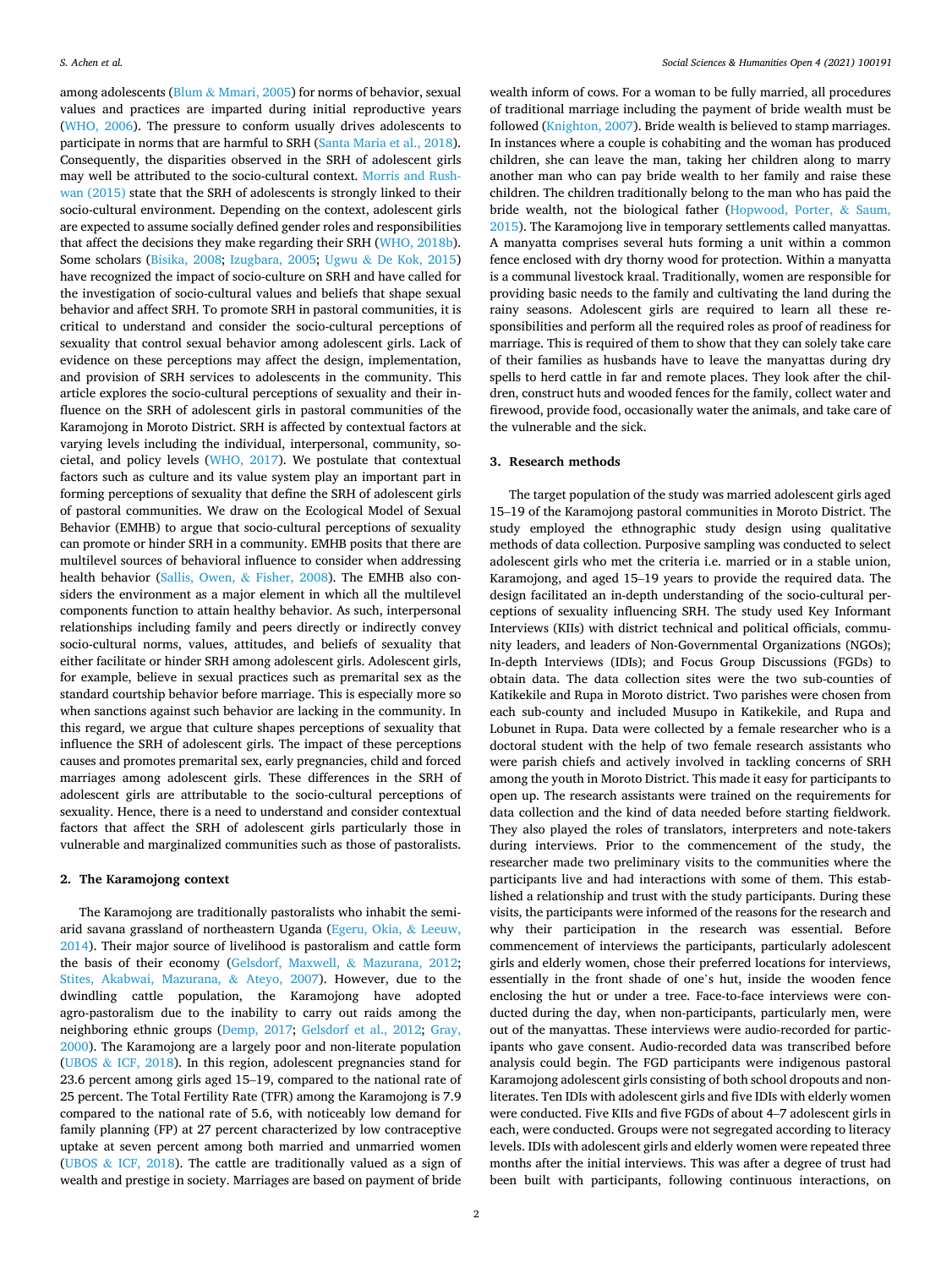different occasions including walks to the market. The field notes taken during interviews helped in data analysis by explaining the context and interpretation of the study findings. Participant observations were made by the researcher. Transcription of the data was done. Before analysis, the researchers read through the transcripts to familiarize with the data. The researchers analyzed verbatim statements from participants to form codes which were used to form categories which were later reduced to themes. An initial list of codes was generated which reduced the data into smaller amounts to make meaning. Open coding was done for each transcript. Codes were used to identify relevant features of the data and assessed to provide meaning. Inductive coding was done through highlighting, underlining and coloring texts in the transcripts [\(Braun](#page-5-0) & [Clarke, 2006\)](#page-5-0). The researchers, examined data within a particular code and this led to the combination of codes to form categories and creation of sub-themes. The atlas ti computer software program facilitated the analysis. The Ecological Model of Health Behavior (EMHB) was considered while generating themes. Themes developed included: the socio-cultural practice of premarital sex, perceptions of girls, and perception of adolescence. This model was used because it considers the contextual issues such as the environment and socio-cultural concerns influencing the SRH of adolescent girls in the study.

## *3.1. Ethical considerations*

The study protocol adhered to ethical requirements and procedures and was approved by the Research Ethics Committee of Makerere University's School of Social Sciences. It was also registered with the Uganda National Council of Science and Technology (UNCST), the body that oversees all research carried out in the country under registration number SS 4698. Informed consent, voluntarism, and confidentiality were discussed with all participants. The consent form was read out to all participants, seeking their verbal and written consent. The researchers observed confidentiality and anonymity for both participants and the data collected.

## **4. Results**

This section presents the results obtained from the field findings. On average, interviews with IDIs lasted approximately 40 min while those with FGDs lasted one and a half hours. The section explains how the socio-cultural perceptions of sexuality influence SRH of indigenous adolescent Karamojong girls in pastoral communities. The results have been presented according to themes which include: the socio-cultural practice of engagement sex, socio-cultural perceptions of girls, and perception of adolescence.

## *4.1. The socio-cultural practice of engagement sex*

Study participants identified different socio-cultural practices of sexuality that were linked to the SRH of indigenous pastoral adolescent girls. One of the sub-themes that emerged was engagement sex, a common practice among the study communities in Moroto District. A Key Informant (KI) stated: *engagement sex is a forced encounter where men capture girls for sex with the intent of making them their wives* (KI-01, MIFUMI-Moroto). The study participants reported that *engagement sex* is premarital sex where a man captures an adolescent girl or young woman and forcefully has anal knowledge of her. This practice is reportedly still common especially in the rural areas despite government interventions. Capturing adolescent girls for marriage is a traditional practice among the indigenous Karamojong in the study communities in Moroto District.

In the study, some adolescent girls and a majority of the elderly women reported their first sexual encounters as being forced (*engagement sex*), either by the men they courted or those who admired them. According to participant 3, FGD-01 of adolescent girls in Rata village:

The men capture the girl in an isolated place and rape her. Thereafter, they carry her to the home of the offender and lock her up in a hut. You cannot know his sexual health status, whether he has a STI or not.

These first sexual experiences, according to the participants occurred while away from home, usually while collecting firewood or water, gardening or while walking along lonely village paths. The majority of women aged 40 and above reportedly got married to their husbands as a result of such premarital sexual encounters.

According to the elderly women participants, girls are advised to always move in groups. An elderly woman said: *I tell my granddaughter to keep in the company of other girls for safety. In case she is captured they can collectively fight back against the man* (KI-03, elderly women cluster, Musupo Village). According to the participants, before the sexual encounter, a group of boys suddenly appear from the bush and surround the girl. They capture and hold her down for the admirer to have sex. A message is later sent to her family by the boy's family, informing them of her whereabouts, and their intention of marriage.

## *4.2. The perceptions of girls*

The community held diverse perceptions about girls. This was especially related to the social expectations which determine their roles and how they are expected to behave. These perceptions reflect the norms, beliefs, values and practices of this society. The study found that women and girls are not only valued for the roles they play in raising families and keeping homes but more importantly for the wealth associated with them. In this study, it was reported that girls are perceived as and associated with family labor force. A KI revealed that:

The view of girls as a labor force translates to a heavy workload because of the roles and responsibilities assigned by culture. She further stated: women are supposed to stay at home to do work in the home including the construction of huts, raising children and cultivation (KI-02, a district councilor, Moroto District).

Culture requires that the females engage in activities for the daily running and sustenance of the family. These are learnt from childhood. According to an elderly woman participant:

Girls who are approaching puberty are required to learn roles and responsibilities to be able to keep a home. Every adolescent girl has to prove that they can perform these roles solely including construction of huts to be married (KI-01, elderly women cluster, Nakiloro Village)

It was reported that the ability for a woman to execute these chores is necessary because the husbands leave the manyattas in search for water and pasture for livestock during dry spells in far off and remote places. The women thus take charge of the homes and manage home affairs in addition to performing activities outside the home.

In this study, it was also revealed that girls are perceived as a source of wealth. This is in terms of the cattle given as bride wealth to the girl's family when she is married. Both adolescent girl participants and KIs revealed that more girls in a family mean more wealth for the family. The community perceives girls as born for the purpose of marriage. Thus, according to an elderly woman, *females have no right to decide not to get married as this is culturally not acceptable and is perceived as denying the family wealth* (KI-04, elderly women, Isingila slum). It was reported that such a decision could attract physical assault and curses from the parents and family members.

In one of the FGDs with adolescent girls, they reported that: *parents look forward to marrying us off for cows to obtain wealth. A girl who does not marry is seen by the community as denying her family wealth (participant 6,* FGD-02 of adolescent girls, Lorukumo Village). In the same FGD, the girls stated: *we look forward to getting married and bearing our children*. In another FGD with adolescent girls they stated: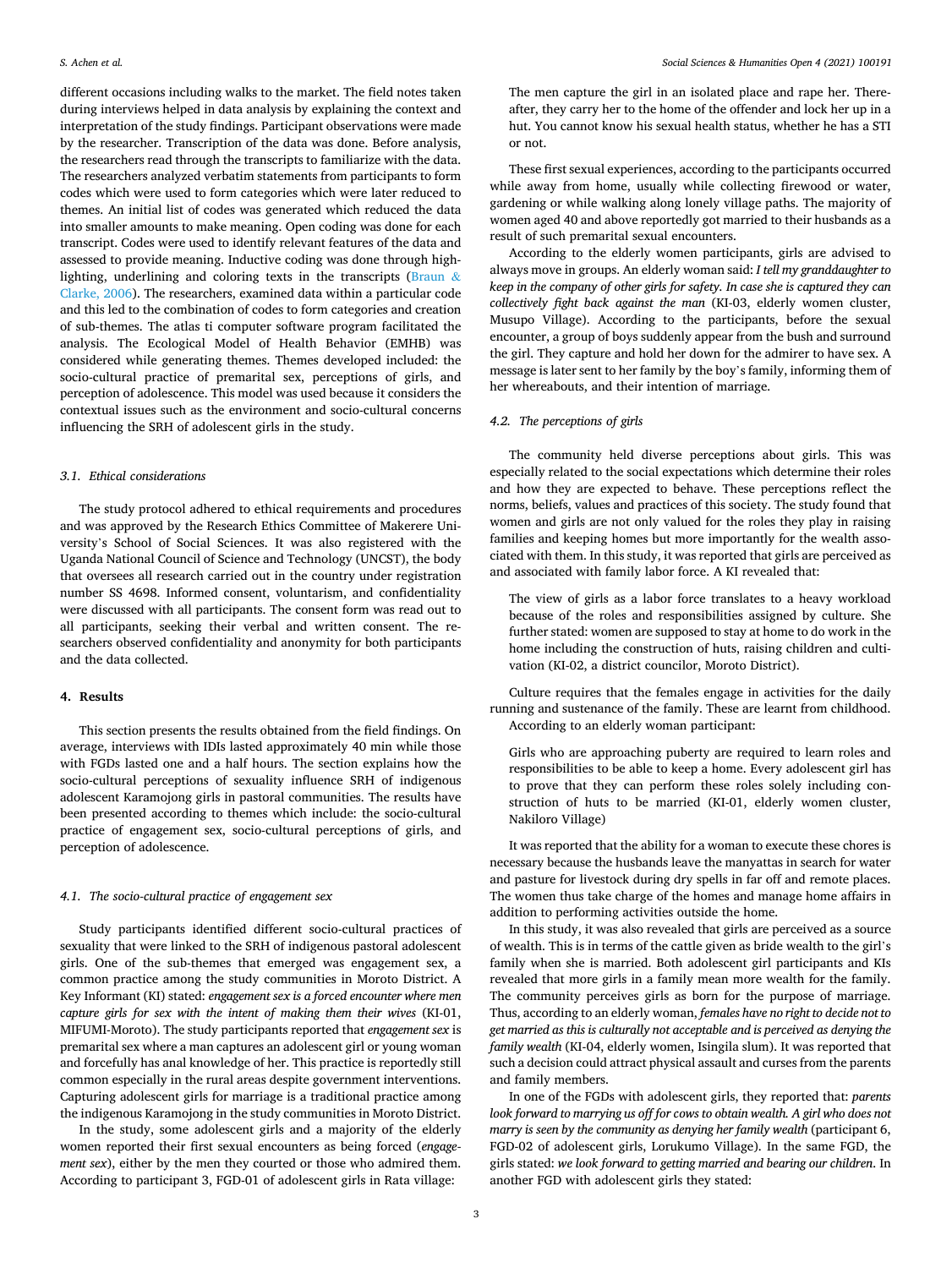#### *S. Achen et al.*

In our community, girls are valued because they can bring wealth to the family and relatives. When they get married their bride wealth is paid in terms of cows which is valued in our culture (participant 1, FGD-04 of adolescent girls, Nagis Village).

However, in a separate interview with one of the KIs, it was observed that the perception of girls as a source of wealth has negative consequences on their SRH. She explained:

Valuing girls as a source of wealth is a problem in this society because it causes early marriage of girls. Other girls are forced into marriages by their family members because they see that the girl has grown and it is time to receive bride wealth, this has resulted in early sex and adolescent pregnancies (KI-02, Straight Talk, Moroto).

In an in-depth interview, an adolescent girl narrated her experience with her first pregnancy.

When I was pregnant, I continued with my daily chores because there was no one to relieve me. In the last two months of pregnancy I depended on relatives and friends to help me with essential chores (Adolescent girl aged 16 years, IDI-08, Isingila slum).

An adolescent girl in another in-depth interview explained that:

When I was pregnant I found it hard to attend Antennal Care (ANC) because of the responsibilities here at home. There was no one to help me with my house chores. Also, I do not stay next to a health center, it takes some time for me to reach the health center (Adolescent girl aged 19, IDI-05, Musupo Village).

Pregnant mothers engage in heavy workloads because the work they do is seen as a woman's role.

#### *4.3. The perception of adolescence*

Different traditions perceive and observe the period of adolescence differently. The way it is culturally perceived defines how it is managed and the practices that go along with it. The length of the phase is determined by each culture depending on its values, beliefs, and norms. In this study, adolescence is understood as a phase when girls and boys begin to develop adulthood features. Traditionally, it is looked at as a stage where girls are getting ready for marriage by learning the roles and responsibilities adult and married women engage in. Parents, particularly mothers, have a responsibility to prepare their daughters to participate in activities that expose them to opportunities for marriage. In an interview, an elderly woman stated that:

I gave permission to my daughters when they were adolescents to go and participate in traditional dances (edonga) as a way of finding suitors. Also, I would make beads for my daughters of different colors. Buy them new clothes to wear to make them attractive to potential suitors (KI-02, elderly women cluster, Rata Village).

Colored beads are meant for girls to decorate themselves so as to attract suitable men for marriage. Beads are accessories that enhance the beauty of a girl and make her feel attractive. Girls particularly get attracted to wearing beads during adolescence.

On the question of how they perceived adolescence, participants provided different descriptions as summarized below:

a period when girls begin to grow breasts; a phase when girls adopt adulthood behaviors; a stage when girls begin to sleep in the girls' hut; a time when girls are learning to do work in preparation for marriage; a time when girls associate more with other girls; a time when girls start to participate in traditional dances; and a phase when girls start menstruation (IDIs of adolescent girls, KIs of elderly women participants and FGDs of adolescent girls in the study communities).

This community perception of adolescence displays the influence of tradition and context. The girls are expected to behave according to acceptable norms and traditions, such as sleeping in a separate hut within the manyatta. An elderly participant explained:

Girls who have reached adolescence sleep together in the same hut to prevent them from sneaking in men at night. A man cannot come into that hut because he knows that there are many other girls in the same hut. He can only come and call out a particular girl of interest to come out of the hut (KI-05, elderly women cluster, Nagis village).

It is a common traditional practice among the study communities that girls who have reached puberty are let out of the parent's hut into another hut within the manyatta where only girls sleep. In one of the FGDs, adolescent girls explained that:

Either the grandmother sleeps in the same hut as the girls or her hut is built next to that of the girls. We are not supposed to respond to the men calling us to come out at night, that is the role of the grandmother. If she rejects the call, the girl being called cannot come out of the hut (participant 4, FGD-05 of adolescent girls, Musupo Village).

The grandmother's permission is required by the girls to get out to meet the men seeking to see them. According to the girls, grandmothers are respected and trusted to offer good advice in dating men. However, the girls informed the researchers that if the grandmother permits the girl to get out, she eavesdrops on the conversation between the girl and the man.

Adolescent girls acknowledged that sleeping in the same hut with other girls is important because they support, advice and counsel one another in issues concerning adolescence and dating. They also provide information to one another concerning SRH services.

We tell one another of where SRH services may be found. If a girl gets pregnant when she is not yet married, we help her and buy for her requirements for the baby. We also counsel one another in case of a heart break (participant 3, FGD-03 of adolescent girls, Lorukumo Village).

The girls informed that these girls form a social support group. They form a team to protect each other from boys and men who may wish to sexually assault them. They move together to do various activities including to traditional dances.

## **5. Discussion**

## *5.1. The practice of engagement sex and SRH*

This study revealed that *engagement sex* is a traditional practice among the indigenous Karamojong in the study communities. Traditionally, the act is not perceived as rape but a way of finding women for marriage ([Conant, 1966](#page-5-0)). [Refugee Law Project \(2012\)](#page-5-0) concurs that this practice is a pre-cursor to marriage. It often marks the beginning of marriage for females and eventual child bearing. A similar practice is documented among the Zulu and Xhosa communities in South Africa, a bride is captured and later forced to have sex with the man for the purpose of marriage [\(McKendry-Smith](#page-5-0) & Jenkins, 2016; [Nkosi](#page-5-0) & [Buthelezi, 2013;](#page-5-0) [Rice, 2018](#page-5-0); Steiner & [Becker, 2019\)](#page-6-0). In all the communities highlighted, the intention of the act is not to dishonor or humiliate the female but it is performed by the man to mark her for marriage. However, this form of culturally inspired sexual behavior predisposes adolescent girls to several SRH risks. This is because the 'offender's' sexual health status in regard to STIs is often unknown. Also, the practice is directed towards adolescent girls whose bodies are not yet mature to begin child birth this may result in complications arising from pregnancy and childbirth ([Grover et al., 2017](#page-5-0); Morris & [Rushwan,](#page-5-0)  [2015\)](#page-5-0). *Engagement sex* thus, places girls at a high risk of poor SRH resulting from early sexual debut which may lead to contracting STIs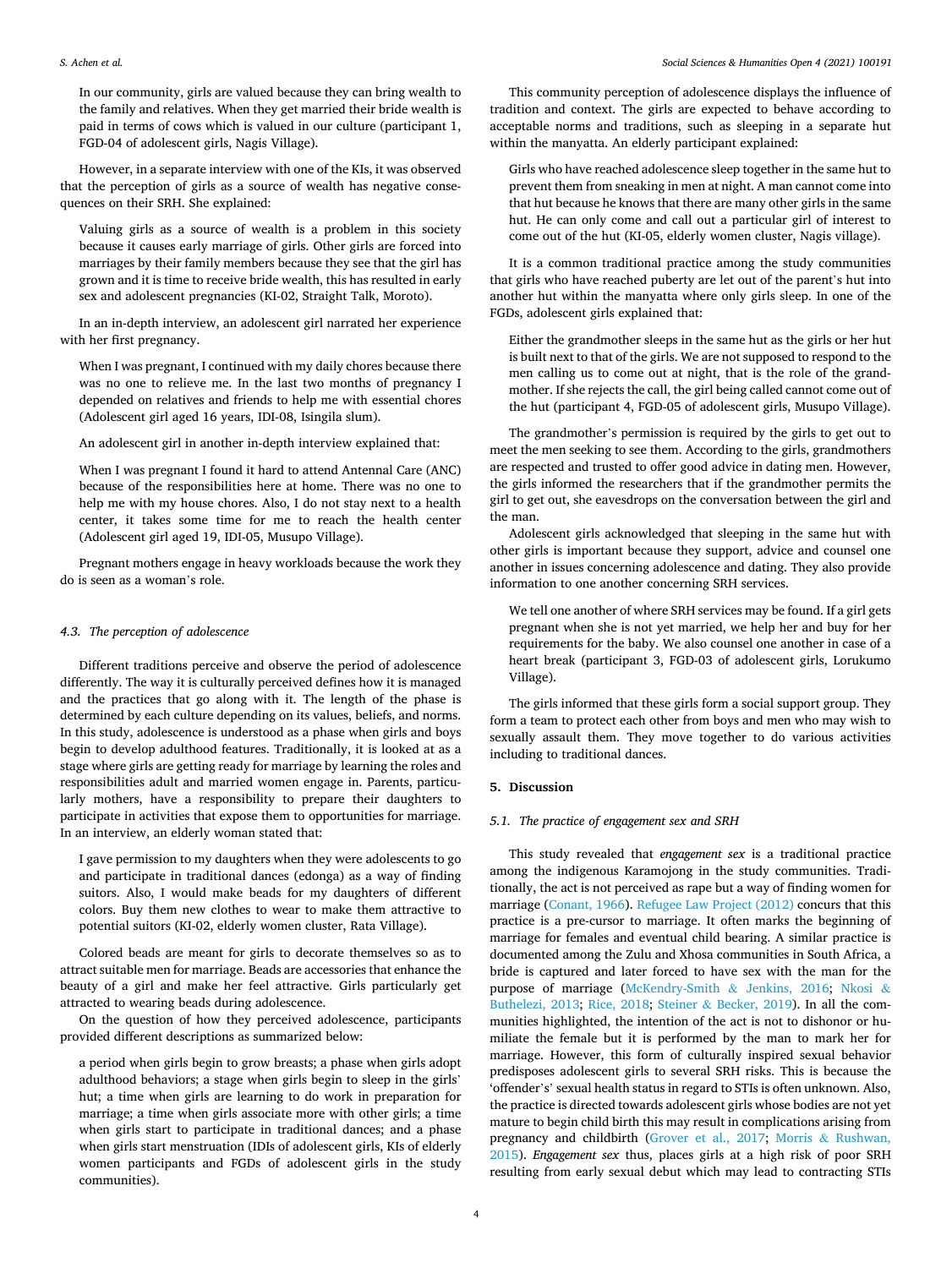such as HIV/AIDS, early pregnancies and child birth ([Izugbara, 2005](#page-5-0); Morris & [Rushwan, 2015](#page-5-0); [Salam et al., 2016](#page-5-0)). The practice is a reflection of the challenges adolescent girls of indigenous pastoral communities in the study area face in regard to SRH. By its nature, the practice encourages child and forced marriages which are some of the commonest challenges faced by adolescent girls in Karamoja sub-region [\(UBOS](#page-6-0) & [ICF, 2017\)](#page-6-0). Looking at the EMHB, individual adolescent girls interact with the environment within a social system to influence SRH (Sallis [et al., 2008\)](#page-5-0). Poor SRH reflected by adolescent pregnancies resulting from *engagement sex* are endured by adolescent girls because of the knowledge and attitudes they possess. This makes them appreciate the traditional practice because it has been indoctrinated over time. It occurs in combination with the way other people such as family, peers and friends perceive the practice. This encourages the continuation of the practice by men. The communities perpetuate *engagement sex* by maintaining that it is a traditional way of men finding women for marriage. The socio-cultural environment encourages its existence since it is not traditionally indictable. However, taking action within the multiple levels of this model at the same time is necessary in promoting the SRH of pastoral adolescent girls through prevention, control and interventions that target change at each level of influence. Often, adolescent girls living in remote villages who become victims are unable to obtain redress from the formal authorities against their offenders because they do not get chance to report the cases. Further, it also depends on her attitudes, abilities, cognitive skills and the means to get to the formal authorities. This encourages the continuation of the practice. Thus, the SRH chanllenges expereinced by pastoral adolescent girls.

## *5.2. The Karamojong perception of girls*

Among some groups in Moroto District, workload is seen as a measure of a girl's readiness for marriage. Indeed, upon marriage, girls are charged with the responsibility of household welfare. They play the critical role of providing their families with basic needs which is one of the most important female roles in the study communities [\(Refugee Law](#page-5-0)  [Project, 2012](#page-5-0)). Unquestionably, young women getting married are expected to offload their mothers-in-law with most responsibilities and tasks. Female responsibilities are independent of males. Perceiving girls as assets who provide labor lowers their status as women, and severely affects their SRH. This explains the low use of post natal care and family planning services by women in this region [\(UBOS and ICF, 2017](#page-6-0)). Moreover, the social expectations and the need to belong makes pregnant women to engage in heavy workload. As such, women hardly find time to go to a health facility for ANC and routine health checkups ([Berhane, Gossaye, Emmelin,](#page-5-0) & ). Also, this leaves them with insufficient time to rest during pregnancy and after childbirth ([Berhane et al.,](#page-5-0)  [2001;](#page-5-0) [Hopwood, Porter,](#page-5-0) & Saum, 2018). This could result in adverse effects on maternal health further increasing the risks of maternal mortality and morbidity in the Karamoja sub-region [\(Izugbara](#page-5-0) & Ngi[langwa, 2010;](#page-5-0) UBOS & [ICF, 2017](#page-6-0)).

Furthermore, looking at girls as wealth suggests that they are valued for what they can bring to their families in form of bride wealth when married. A family without daughters will be poor because they cannot obtain wealth from the bride wealth. When girls get married and bring bride wealth home, it is used by the brothers to marry. At times, the father may use the bride wealth from his daughters to marry more wives ([Demp, 2017](#page-5-0)). However, in a home where there are no girls the boys too need to marry wives. This implies that the boys from such a family will need to work harder to get cows to be able to marry. According to [Refugee Law Project \(2012\),](#page-5-0) some men turn to cattle theft to obtain cows for marriage which was common before the government of Uganda outlawed the practice of cattle raiding. Nonetheless, expecting girls to marry suggests that the girls in these communities are under pressure to marry. It also implies that they have no right to decide not to marry since it is considered as denying their families wealth and an act of disobedience and disgrace to their families. This can attract physical abuse

from the parents and brothers. This may lead to forced marriages at an early age where girls are expected to immediately start child bearing because they are under pressure from their in-laws to begin child birth. This is a violation of the Sexual and Reproductive Rights (SRHR) of girls which infringes on the wellbeing of girls (Khosla, Say, & Temmerman, [2015\)](#page-5-0).

#### *5.3. Adolescence in the Karamojong culture*

The descriptions of adolescence indicate a boundary between the end of childhood and the start of adolescence. However, there is no clear distinction provided by tradition between the end of adolescence and the beginning of adulthood. [Chen and Farruggia \(2002\)](#page-5-0) concur that some cultures have no distinct separation between start and end of adolescence especially those that have no rites of passage. The transition can only be recognized through the physical features on the girl and her ability to engage in certain activities that prove her maturity. This suggests that the period of adolescence is not observed by the calendar years but, by one's ability to perform roles and tasks as a mature woman. This reveals that the age of sexual debut among adolescent girls is infleunced by cultural forces often driving them to start sexual activity early while preventing them from accessing SRH services especially contraception ([Smith, 2020\)](#page-6-0). Also, the cultural perception of adolescence leads to adolescent pregnances which can result in maternal mobidity and mortality as a result of complications arising during pregnancy and child birth because their bodies are physically immature to start child bearing [\(Neal et al., 2016\)](#page-5-0). Further, the emphasis on work performance and not on physical maturity is a form of pressure by the family and community with a hidden agenda of marrying the girl off with the aim of obtaining bride wealth. Thus, the definition of adolescence by the Karamojong in the study communities is highly fluid and causes poor SRH among adolescent girls as it encourageous early sexual debut .

Furthermore, the practice of assigning girls who have reached puberty to sleep in a single hut is a traditional practice marking adolescence. It is a form of protection of girls against sexual exploitation by men at night. It is also a traditional way of protecting girls against illicit sexual behavior to prevent early sexual debut and early pregnancies. The practice also restrains girls who may wish to sneak in men at night. Further, this practice is necessary because it offers the girls opportunity to bond and keep close to avoid *engagement* sexual assaults by men seeking girls to marry. Similarly, the practice is a traditional way of adolescent girls organizing themselves to form teams to psychologically and socially support and protect one another through the phase of adolescence and beyond. However, the role of grandmothers in promoting the SRH of adolescent girls in the study communities is crucial and undeniably important since they play a role in the courtship of girls and influence the kind of men to marry their granddaughters. The grandmothers guide the adolescent girls in choosing suitable men for marriage. [Mudhovozi et al. \(2012\)](#page-5-0) agrees that in African tradition it was a common thing for adolescents to be educated about sexuality issues by senior members in the community. The proximity of the grandmother guarantees a form of protection for the girls against men who might sexually wish to exploit them. Often, girls who insist on their choices of future partners risk them being rejected by the family unless the men have enough cows to give as bride wealth. Likewise, the grandmothers educate girls on the character of men who are suitable for marriage.

There are variations in societies in understanding the concept of adolescence (Chen & [Farruggia, 2002](#page-5-0)). Often, there is no clear demarcation of adolescence and adulthood but usually a sudden change from childhood to maturity (Chen & [Farruggia, 2002](#page-5-0); [Smetana,](#page-6-0)  [Campione-Barr,](#page-6-0) & Metzger, 2006). However, according to [Smetana et al.](#page-6-0)  [\(2006\)](#page-6-0) change is occasionally socially defined in terms of marriage with no universally acceptable period of adolescence. Cultures vary and have much influence on the concept of adolescence. Despite the cultural contribution to adolescence, much literature has tended to look at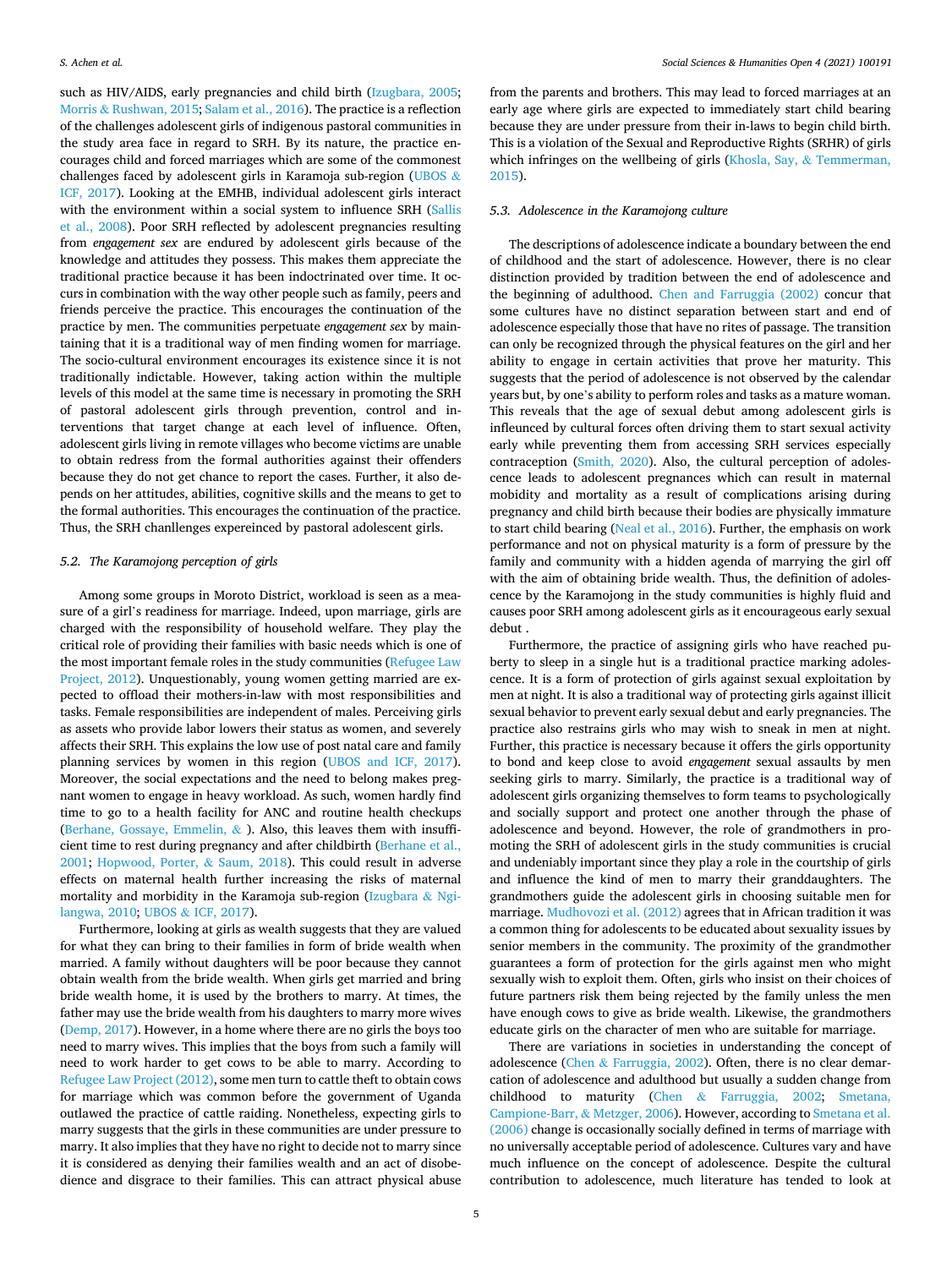<span id="page-5-0"></span>adolescence in biological and psychological terms thereby disregarding cultural influence [\(WHO, 2011\)](#page-6-0).

#### **6. Conclusion**

The SRH of indigenous Karamojong pastoral adolescent girls is influenced by the socio-cultural perceptions of sexuality. The perceptions set the age of sexual debut as they lead adolescents to conform to prescribed cultural norms that govern sexuality. These perceptions affect SRH of adolescent girls at multilevel. The traditional practice of *engagement sex* is a non-punitive way of finding women for marriage. It is a practice that harms the SRH of pastoral adolescent girls as it can lead to adolescent pregnancies and contracting STIs. Additionally, girls who are sexually assaulted are obliged to marry the perpetrators resulting into adolescent pregnancies and marriages. Also, the perception of indigenous pastoral Karamojong adolescent girls as wealth and a labor force puts pressure on them to marry and start child bearing. It is a traditional way of assessing maturity of girls with the aim of marrying them off at an early age before their bodies are fully mature to start child bearing. This can lead to maternal mortality because of complications during pregnancy and child birth. Further, adolescence is a unique phase among the Karamojong and is governed by the cultural norms. The perception of adolescence can cause poor SRH among adolescent girls. Also, the grandmothers are important in promoting the SRH of pastoral adolescent girls. They have much influence on the kind of men that marry these girls. Thus, educating them on the SRH of adolescent girls is essential in enhancing SRH in these communities among adolescent girls. However, attaining SRH among the indigenous pastoral Karamojong adolescent girls requires modification of some social norms regarding sexuality and the manipulation of the socio-cultural context while taking a series of measures for adolescent girls to achieve SRH such as building the capacity of girls to reject harmful culture. This should be tailored to the local settings since context determines the applicability of an intervention. Alternatively, instituting tougher laws against the practice of forced *engagement sex* will reduce the incidences.

## **CRediT authorship contribution statement**

**Stella Achen:** Conceptualization, Methodology, Validation, Formal analysis, Investigation, Writing – original draft, Writing – review  $\&$ editing. **Charles B. Rwabukwali:** Conceptualization, Methodology, Supervision, Writing – review & editing. **Peter Atekyereza:** Conceptualization, Methodology, Funding acquisition, Supervision, Writing – review & editing.

#### **Declaration of competing interest**

The authors declare no conflict of interest.

## **Acknowledgement**

This study was funded by the Swedish International Development Cooperation Agency (SIDA). The authors wish to recognize the contributions of Julius Ecuru of International Centre of Insect Physiology and Ecology for his valuable contribution towards this paper. We also wish to thank Betty Nakiru and Hellen Alaka for data collection.

## **References**

- Berhane, Y., Gossaye, Y., Emmelin, M., & Hogberg, U. (2001). Women's health in a rural setting in societal transition in Ethiopia. *Social Science & Medicine, 53*(11), 1525–1539. [https://doi.org/10.1016/S0277-9536\(00\)00441-X](https://doi.org/10.1016/S0277-9536(00)00441-X).
- [Bisika, T. \(2008\). Cultural factors that affect sexual and reproductive health in Malawi](http://refhub.elsevier.com/S2590-2911(21)00087-5/sref2) [the Directory of Community Health Services the ideal reference for anyone working](http://refhub.elsevier.com/S2590-2911(21)00087-5/sref2)  in this sector. *[BMJ Sexual and Reproductive Health, 34](http://refhub.elsevier.com/S2590-2911(21)00087-5/sref2)*(2), 79–81.
- Blum, R. W., & Mmari, K. N. (2005). *Risk and protective factors affecting adolescent reproductive health in developing countries, 20*. Avenue Appia, 1211 Geneva 27,

Switzerland. Retrieved from [http://apps.who.int/iris/bitstream/10665/43341](http://apps.who.int/iris/bitstream/10665/43341/1/9241593652_eng.pdf) [/1/9241593652\\_eng.pdf.](http://apps.who.int/iris/bitstream/10665/43341/1/9241593652_eng.pdf)

- Braun, V., & Clarke, V. (2006). Using thematic analysis in psychology. *Qualitative Research in Psychology, 3*(2), 77–101. [https://doi.org/10.1191/](https://doi.org/10.1191/1478088706qp063oa)  1478088706qp063o
- Chandra-Mouli, V., Svanemyr, J., Amin, A., Fogstad, H., Say, L., Girard, F., et al. (2015). Twenty years after international conference on population and development: Where are we with adolescent sexual and reproductive health and rights? *Journal of Adolescent Health, 56*(1), S1–S6. [https://doi.org/10.1016/j.jadohealth.2014.09.015.](https://doi.org/10.1016/j.jadohealth.2014.09.015)
- Chen, C. S., & Farruggia, S. (2002). Culture and adolescent development. *Online Readings in Psychology and Culture, 6*(1). <https://doi.org/10.9707/2307-0919.1113>.
- [Conant, F. P. \(1966\). The external coherence of pokot ritual behvaiour.](http://refhub.elsevier.com/S2590-2911(21)00087-5/sref7) *Philosophical [Transactions of the Royal Society of London - Series B: Biological Sciences, 251](http://refhub.elsevier.com/S2590-2911(21)00087-5/sref7)*(772), 505–[519](http://refhub.elsevier.com/S2590-2911(21)00087-5/sref7).
- Davidson, A. (1987). Sex and the emergence of sexuality. *Critical Inquiry, 14*, 16–48. <https://doi.org/10.4324/9780203760130>. Autumn 1987.
- Demp, M. H. (2017). *Ateker Generation-Set Systems Revisited field facts and findings, and a systematisation, 49*. Retrieved from [http://pubman.mpdl.mpg.de/pubman/item/esc](http://pubman.mpdl.mpg.de/pubman/item/escidoc:2472727/component/escidoc:2472726/mpi-eth-working-paper-0183)  oc:2472727/component/escidoc:2472726/mpi-eth-working-paper-0183.
- Egeru, A., Okia, C., & Leeuw, J. De (2014). *Trees and Livelihoods in Karamoja, Uganda.*  Kampala, Uganda. https://doi.org/10.12774/eod\_hd.december2014.egerua
- Gelsdorf, K., Maxwell, D., & Mazurana, D. (2012). *Livelihoods, basic services and social protection in nothern Uganda and Karamoja. ODI secure livelihoods research consortium working paper 4, 6*. [http://community.eldis.org/.5a0b0243](mailto:http://community.eldis.org/.5a0b0243) (Livelihoods basic services and social protection in Sri Lanka.pdf).
- Gray, S. J. (2000). A memory of loss: Ecological politics, local history and the evolution of karimojong violence. *Human Organisation, 59*(4), 401–418. [https://doi.org/](https://doi.org/10.17730/humo.59.4.jv233363240n8656) [10.17730/humo.59.4.jv233363240n8656](https://doi.org/10.17730/humo.59.4.jv233363240n8656).
- [Grover, S., Garg, N., & Kaur, B. \(2017\). Awareness about reproductive health,](http://refhub.elsevier.com/S2590-2911(21)00087-5/sref14) [contraceptive methods, STDs including HIV/AIDS, and HPV vaccine, among](http://refhub.elsevier.com/S2590-2911(21)00087-5/sref14)  [adolescent girls in district Faridkot in Punjab.](http://refhub.elsevier.com/S2590-2911(21)00087-5/sref14) *International Journal of Reproduction, [Contraception, Obstetrics and Gynecology, 6](http://refhub.elsevier.com/S2590-2911(21)00087-5/sref14)*(5), 2003–2009.
- [Hopwood, J., Porter, H., & Saum, N. \(2015\).](http://refhub.elsevier.com/S2590-2911(21)00087-5/sref15) *Karamojong women and the extremes of [insecurity](http://refhub.elsevier.com/S2590-2911(21)00087-5/sref15)*.
- Hopwood, J., Porter, H., & Saum, N. (2018). Resilient patriarchy: Public authority and women's (in)security in Karamoja, Uganda. *Disasters, 42*, S140–S158. [https://doi.](https://doi.org/10.1111/disa.12272) [org/10.1111/disa.12272](https://doi.org/10.1111/disa.12272).
- [Horton, P. B., & Hunt, C. L. \(1984\). Sexuality and sex roles. In C. Mediate, A. Murphy, &](http://refhub.elsevier.com/S2590-2911(21)00087-5/sref17)  J. R. Belser (Eds.), *[Sociology: International stduent edition](http://refhub.elsevier.com/S2590-2911(21)00087-5/sref17)* (6th ed.). McGraw-Hill [International](http://refhub.elsevier.com/S2590-2911(21)00087-5/sref17).
- UBOS, Icf. (2018). *Uganda Demographic and health survey 2016. Kampala-Uganda*. Retrieved from [https://dhsprogram.com/pubs/pdf/FR333/FR333.pdf.](https://dhsprogram.com/pubs/pdf/FR333/FR333.pdf)
- Izugbara, O. C. (2005). The socio-cultural context of adolescents' notions of sex and sexuality in rural south-eastern Nigeria. *Sexualities, 8*(5), 600–617. [https://doi.org/](https://doi.org/10.1177/1363460705058396)  [10.1177/1363460705058396](https://doi.org/10.1177/1363460705058396).
- Izugbara, C. O., & Ngilangwa, D. P. (2010). Women, poverty and adverse maternal outcomes in Nairobi, Kenya. *BMC Public Health*, 1–13. [https://doi.org/10.1186/](https://doi.org/10.1186/1472)  [1472.](https://doi.org/10.1186/1472) December 2010.
- Khosla, R., Say, L., & Temmerman, M. (2015). Sexual health, human rights, and law. *The Lancet, 386*(9995), 725–726. [https://doi.org/10.1016/s0140-6736\(15\)61449-0.](https://doi.org/10.1016/s0140-6736(15)61449-0)
- Knighton, B. (2007). Globalising trends or identities through time? The longue durée in Karamojong ethnography. *Journal of Eastern African Studies, 1*(3), 466–483. [https://](https://doi.org/10.1080/17531050701625433)  [doi.org/10.1080/17531050701625433](https://doi.org/10.1080/17531050701625433).
- [Makhlouf, O. C. \(1999\). The cultural context of reproductive health: Implications for](http://refhub.elsevier.com/S2590-2911(21)00087-5/sref23) monitoring the cairo agenda. *[International Family Planning Perspectives, 25](http://refhub.elsevier.com/S2590-2911(21)00087-5/sref23)*(25), 550–[555](http://refhub.elsevier.com/S2590-2911(21)00087-5/sref23).
- McKendry-Smith, E., & Jenkins, T. (2016). Wife capture. *Encyclopedia of Family Studies, 1*–*3*. <https://doi.org/10.1002/9781119085621.wbefs269>.
- Morris, J. L., & Rushwan, H. (2015). Adolescent sexual and reproductive health: The global challenges. *International Journal of Gynecology & Obstetrics, 131*, S40–S52. <https://doi.org/10.1016/j.ijgo.2015.02.006>.
- Mudhovozi, P., Ramarumo, M., & Sodi, T. (2012). Adolescent sexuality and culture: South African mothers' perspective. *African Sociological Review, 16*(2), 119–138. Retrieved from [http://search.ebscohost.com/login.aspx?direct](http://search.ebscohost.com/login.aspx?direct=true&AuthType=cookie,ip,shib&db=awn&AN=asr-88695&site=ehost-live%5Cnhttp://www.ajol.info/index.php/asr/article/view/88695)=true&AuthTyp cookie,ip,shib&db=awn&AN=asr-88695&site=ehost-live%5Cnhttp://www.ajol. [info/index.php/asr/article/view/88695.](http://search.ebscohost.com/login.aspx?direct=true&AuthType=cookie,ip,shib&db=awn&AN=asr-88695&site=ehost-live%5Cnhttp://www.ajol.info/index.php/asr/article/view/88695)
- Neal, S., Mahendra, S., Bose, K., Camacho, A. V., Mathai, M., Nove, A., , … Matthews, Z., et al. (2016). The causes of maternal mortality in adolescents in low and middle income countries: a systematic review of the literature. *BMC Pregnancy and Childbirth, 16*(352). [https://doi.org/10.1186/s12884-016-1120-8.](https://doi.org/10.1186/s12884-016-1120-8)
- [Nkosi, M., & Buthelezi, T. \(2013\). The nature and causes of bride abduction cases in](http://refhub.elsevier.com/S2590-2911(21)00087-5/sref27) KwaZulu-natal, South Africa. *[Studies of Tribes and Tribals, 11](http://refhub.elsevier.com/S2590-2911(21)00087-5/sref27)*(2), 161–178.
- Refugee Law Project. (2012). *Gender realities: Assessing attitudes, definitions, Values and Perceptions of gender based Violence in kotido district. Kampala-Uganda*. Retrieved from /www.refugeelawproject.org/files/briefing\_papers/gender\_realities.pdf
- Rice, K. (2018). Understanding ukuthwala: Bride abduction in the rural eastern cape, South Africa. *African Studies, 77*(3), 394–411. [https://doi.org/10.1080/](https://doi.org/10.1080/00020184.2018.1464752) [00020184.2018.1464752](https://doi.org/10.1080/00020184.2018.1464752).
- Salam, R. A., Faqqah, A., Sajjad, N., Lassi, Z. S., Das, J. K., Kaufman, M., et al. (2016). Improving adolescent sexual and reproductive health: A systematic review of potential interventions. *Journal of Adolescent Health, 59*(4), S11–S28. [https://doi.](https://doi.org/10.1016/j.jadohealth.2016.05.022) [org/10.1016/j.jadohealth.2016.05.022.](https://doi.org/10.1016/j.jadohealth.2016.05.022)
- Sallis, F. J., Owen, N., & Fisher, B. E. (2008). Ecological models of health behavior. In *Health behavior and health education: Theory, research, and practice* (pp. 465–485). [https://doi.org/10.7326/0003-4819-116-4-350\\_1](https://doi.org/10.7326/0003-4819-116-4-350_1).